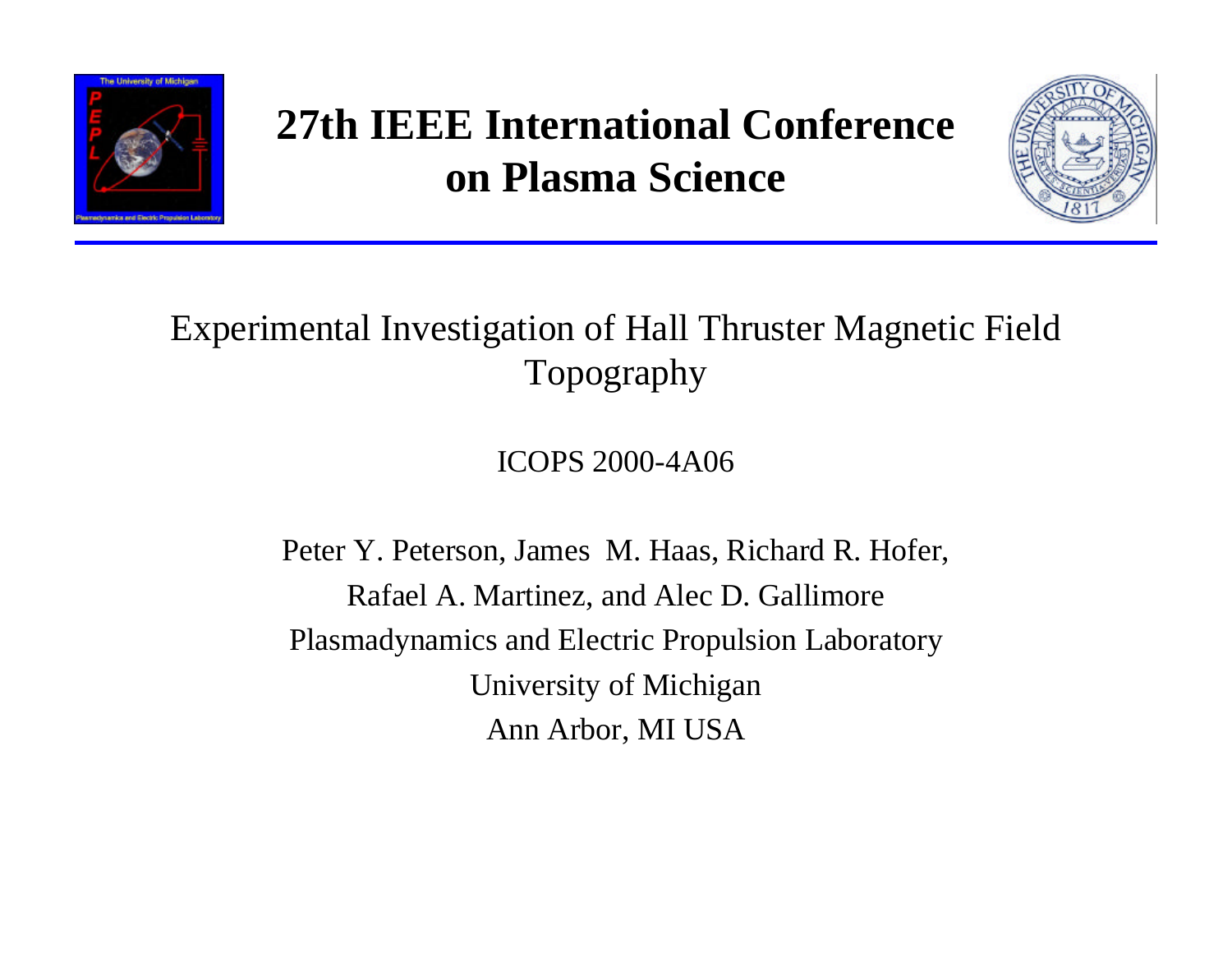

#### **Large Vacuum Test Facility**



- PEPLs 6 m by 9 m vacuum chamber
- Base Pressure of 2\*10-7 Torr on Air, with pumping speed of 300,000 L/s
- Operating Pressure of 5.1\*10-6 Torr (Thruster Power Level of 1.6 kW) on Xenon, with pumping speed of 140,000 L/s
- Thruster mounted in center of chamber on two-axis linear positioning system

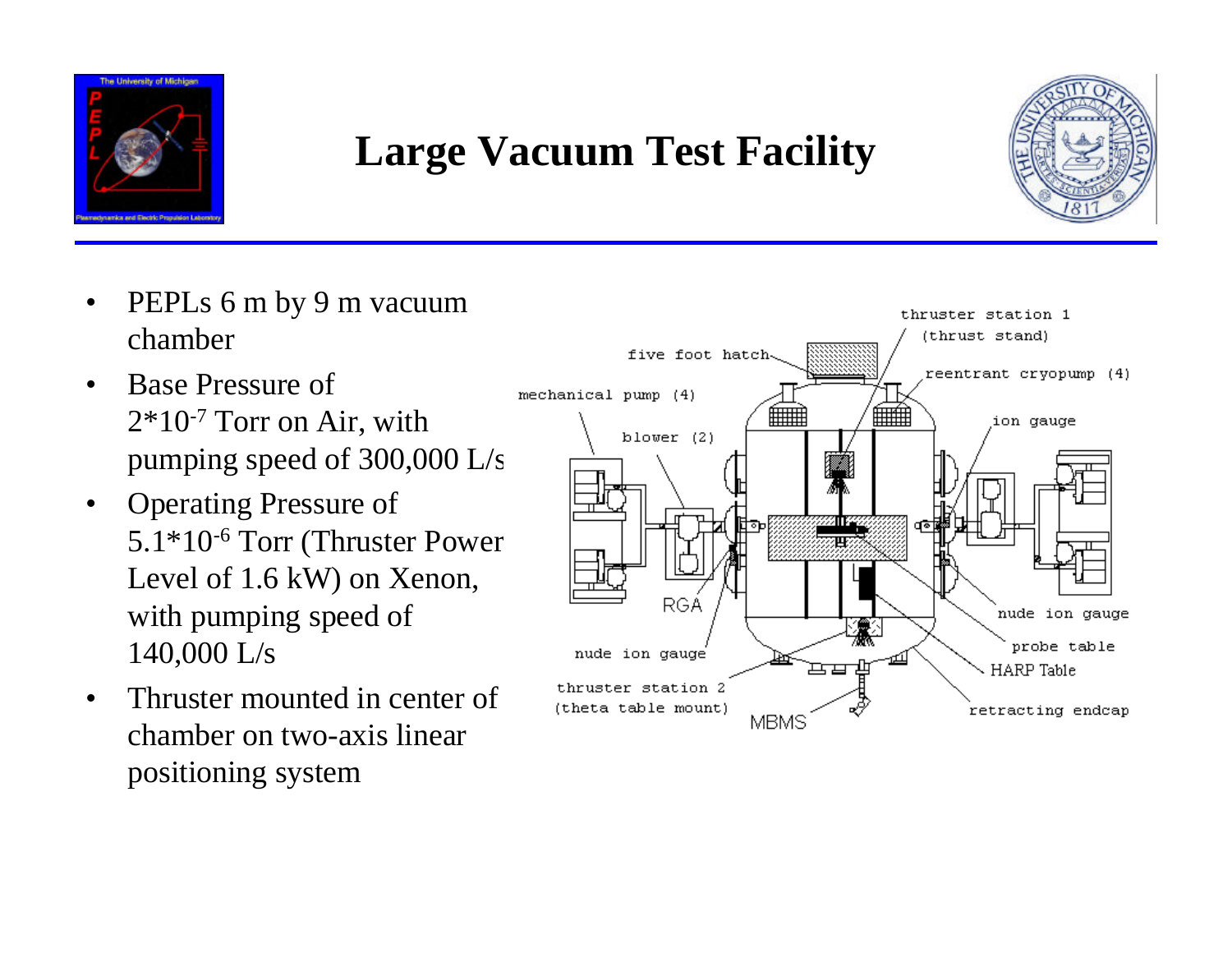

# **U-M/AFRL P5 5 kW Hall Thruster**







- Developed by PEPL and AFRL
- Comparable thrust, specific impulse, and efficiency of commercial thrusters
- $1.6 \text{ kW}$ : 300 V, 5.4 A operating conditions with a thrust of 95 mN, Isp of 1550 sec., and efficiency of 48 %
- $\frac{3 \text{ kW}}{2}$ : 300 V, 10 A operating condition with a thrust of 180 mN, Isp of 1650 sec., and efficiency of 51%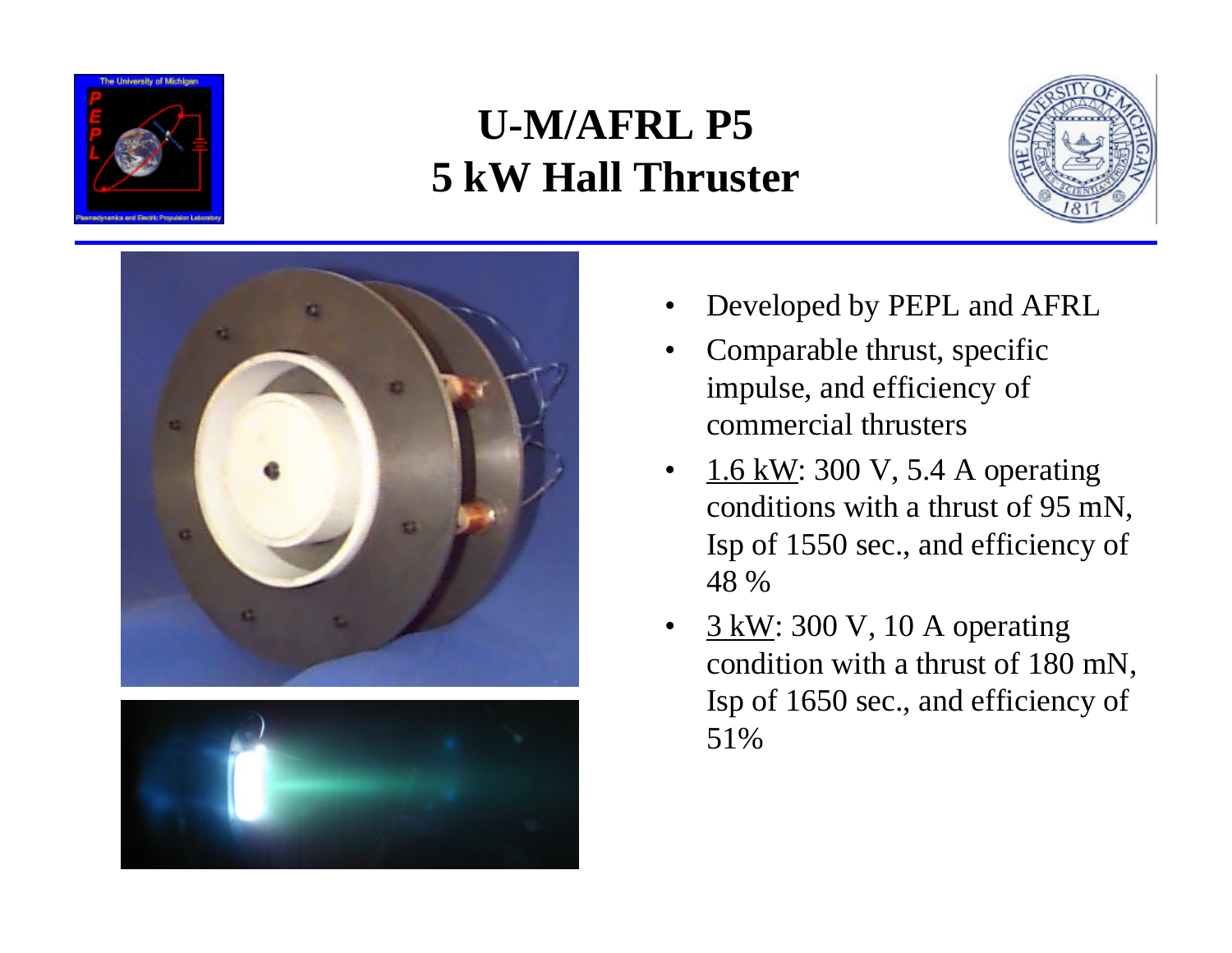

# **High-Speed Axial Reciprocating Probe (HARP) Positioning System**





- Goal of the HARP system is to minimize the perturbation to the plasma in the discharge channel of a Hall thruster
- Residence time of a probe in the discharge channel is less than 80 ms
- Short probe exposure time to the plasma reduces probe heating, thus cooling is not required
- Short probe exposure time to the plasma reduces possible probe ablation and sputtering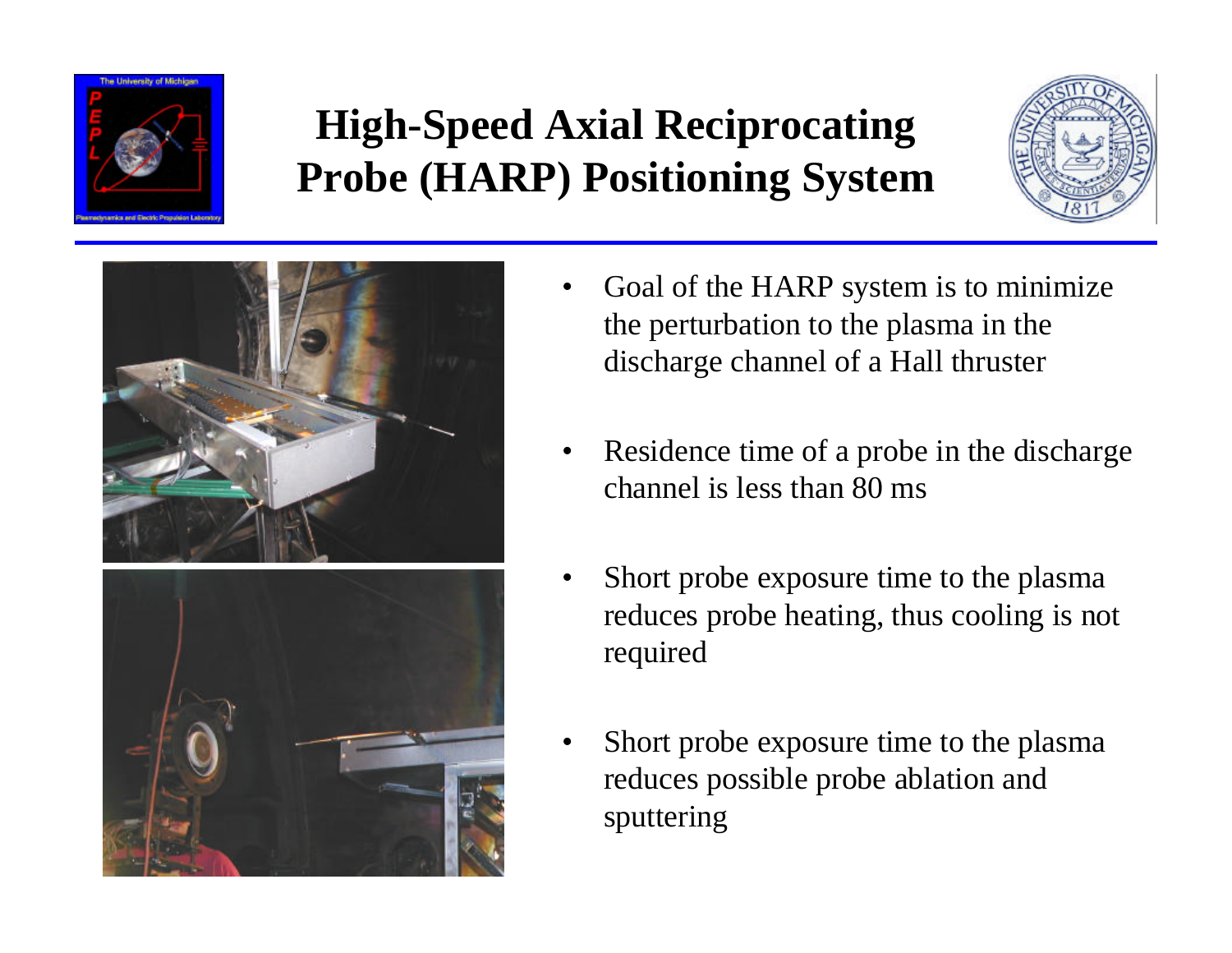

# **B-Dot Probe/Circuit Design and Theory**





• Coil Inner Diameter: 2.4 mm • Number of Turns: 86



- Outer Probe Diameter: 4.3 mm
- Outer Probe Width: 4.0 mm



B-dot Probe Output Voltage

$$
V = nA \frac{dB}{dt}
$$

*nA*  $V = \frac{I^2}{R} B$ *RC* After Integration: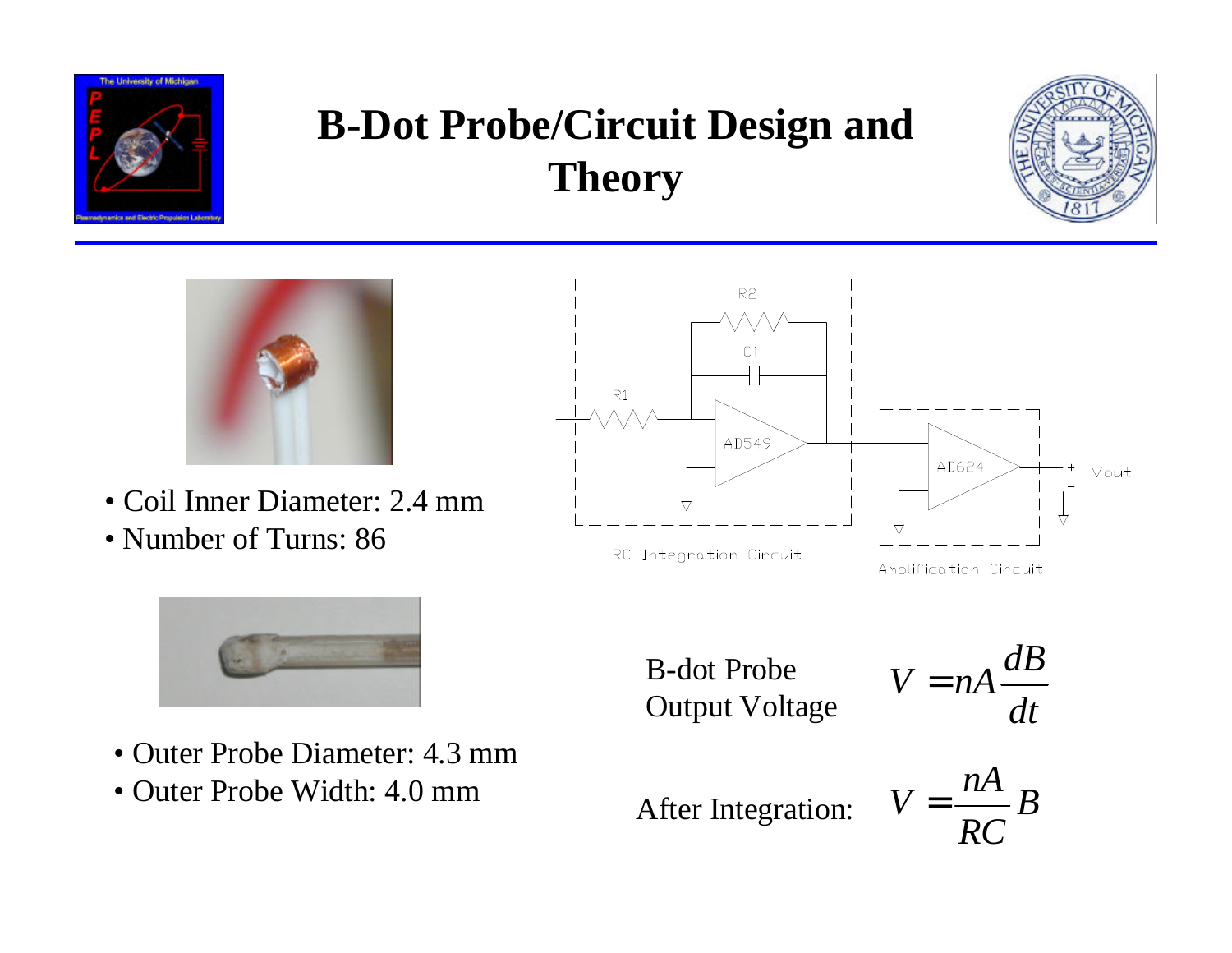

#### **Data Collection Area**



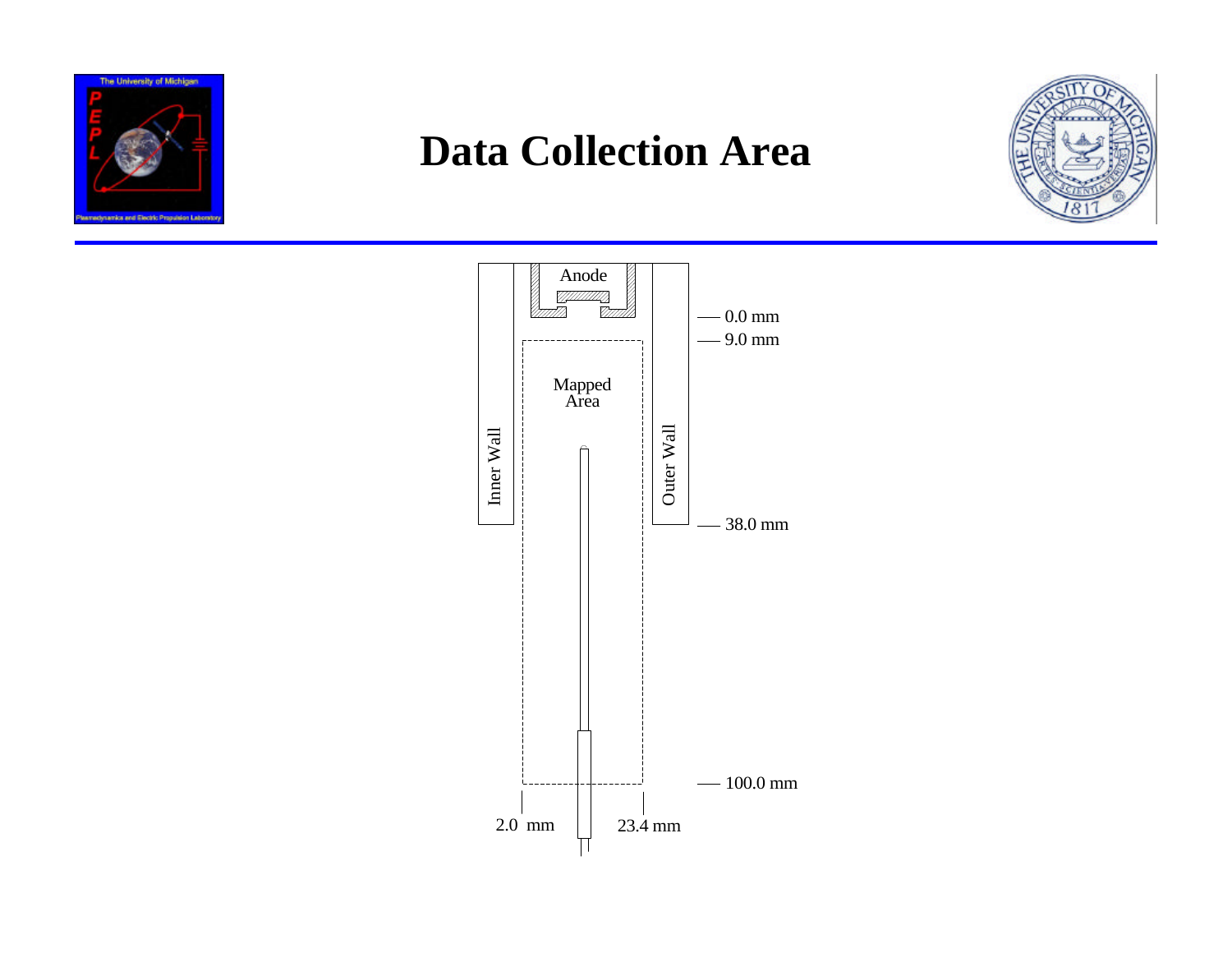

## **Experimental Results for the 1.6 kW Power Condition: Vacuum Case**



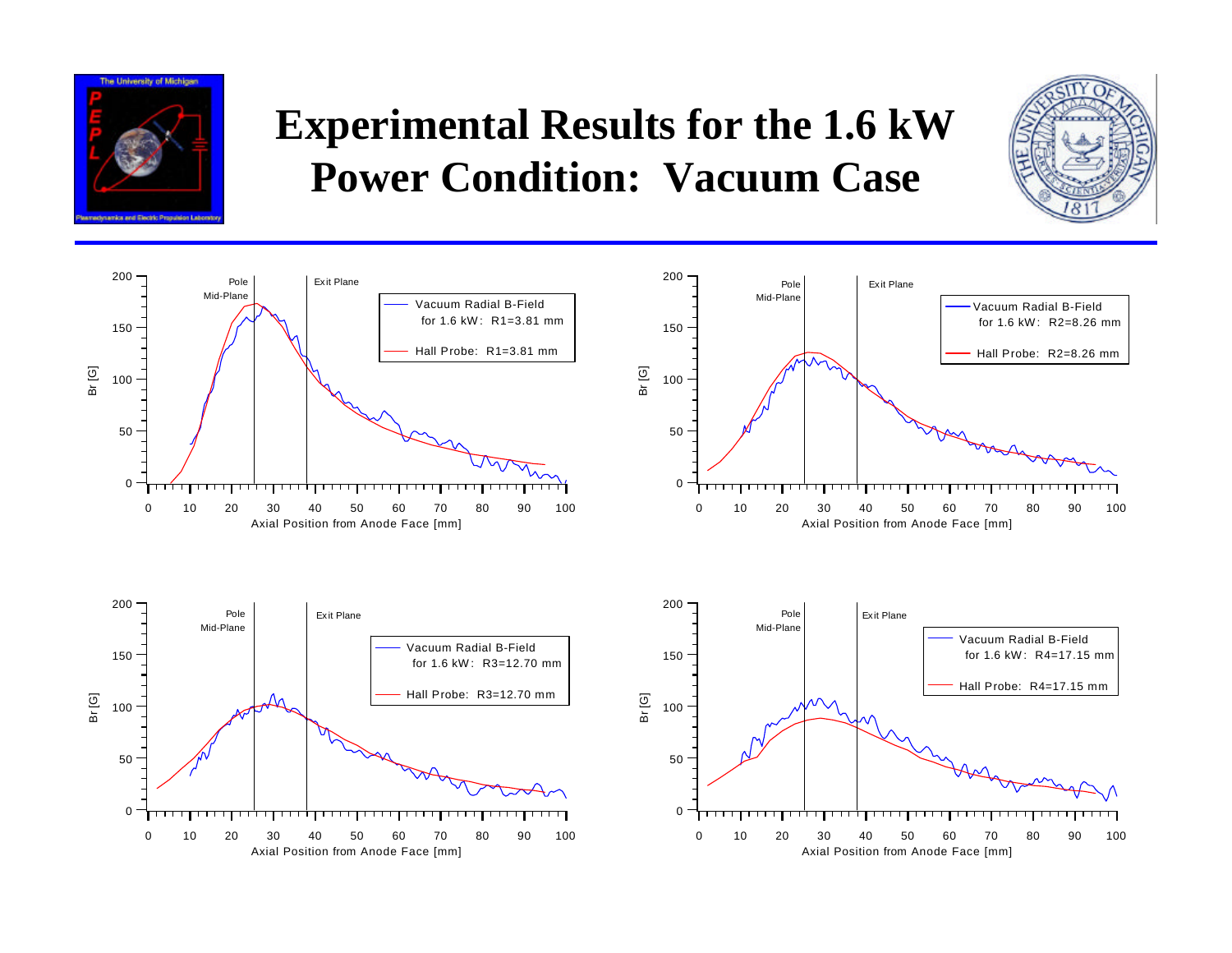

## **Experimental Results for the 1.6 kW Power Condition: Vacuum Case**





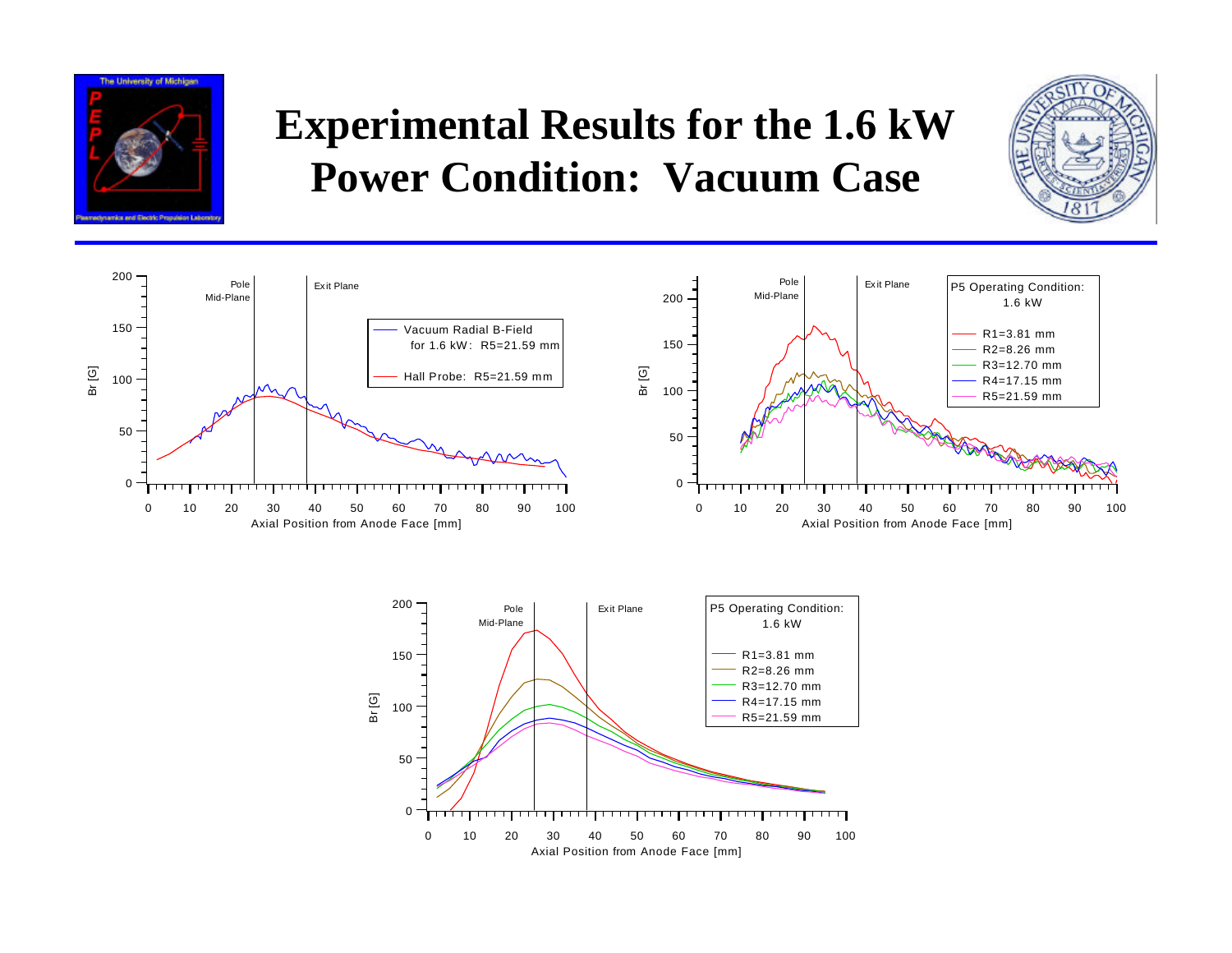

### **Experimental Results for the 1.6 kW Power Condition: Plasma Case**



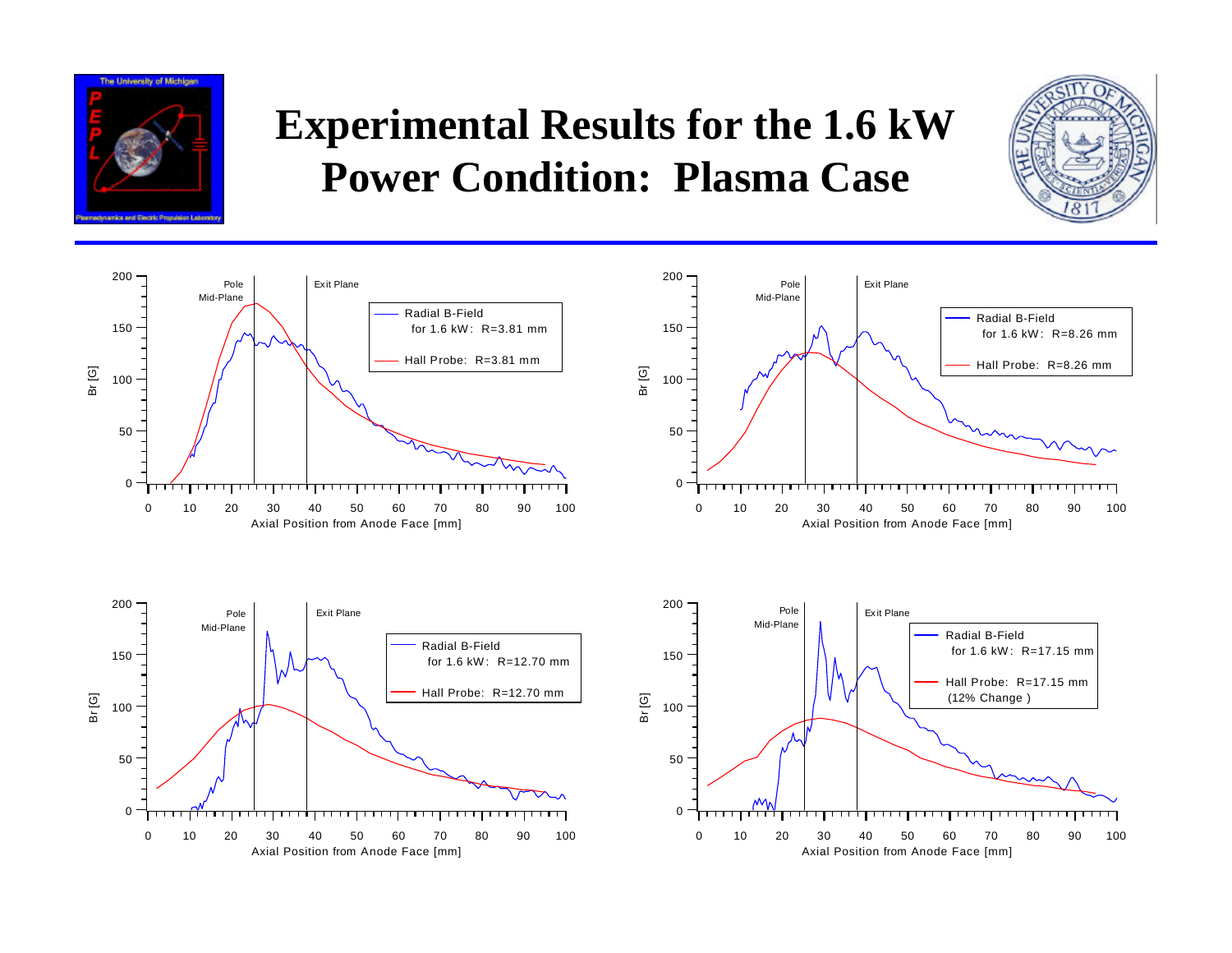

## **Experimental Results for the 1.6 kW Power Condition: Plasma Case**





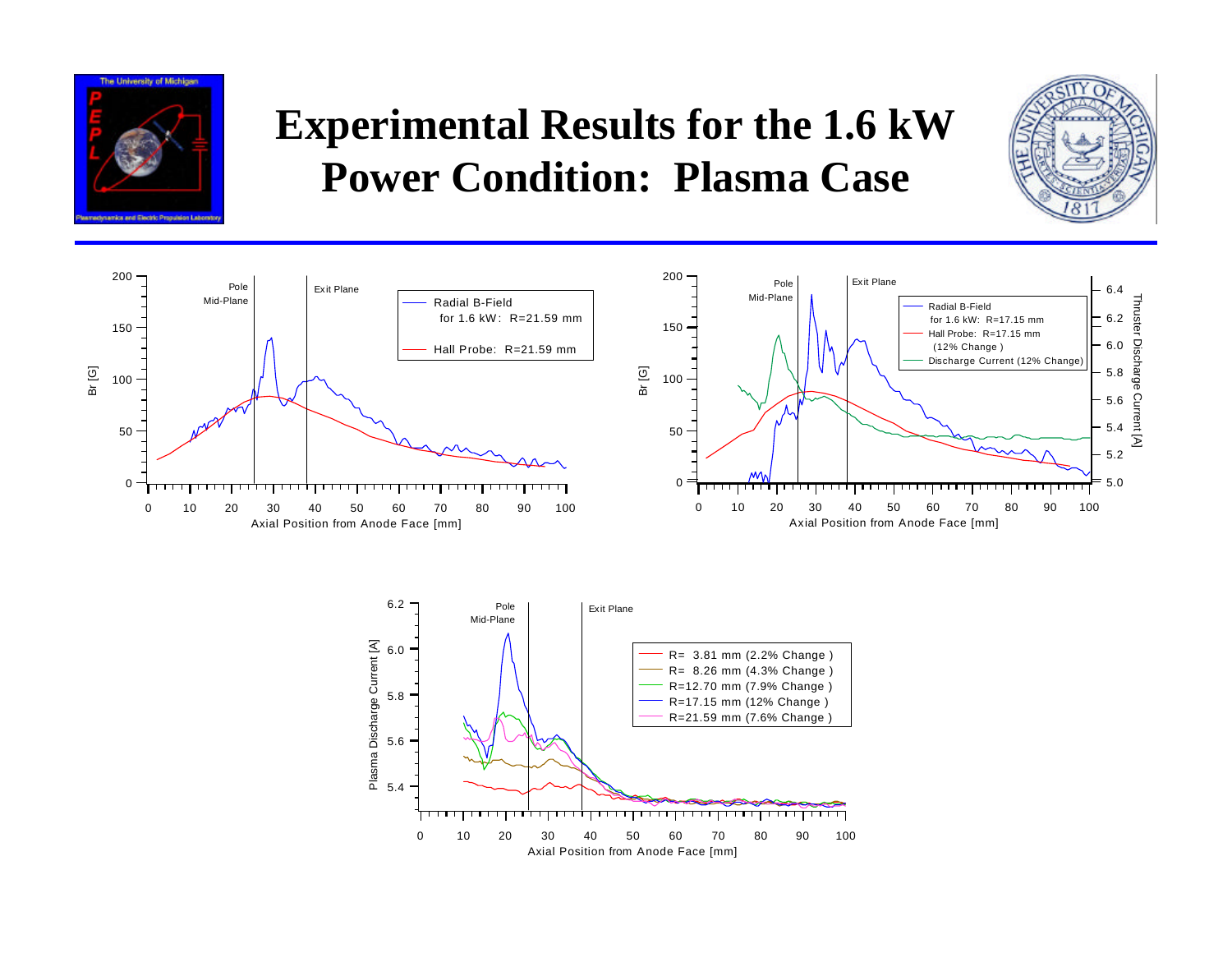

# **Experimental Results for the 1.6 kW Power Condition: Vacuum & Plasma**



Vacuum Radial Magnetic Field **Radial Magnetic Field with Plasma** 

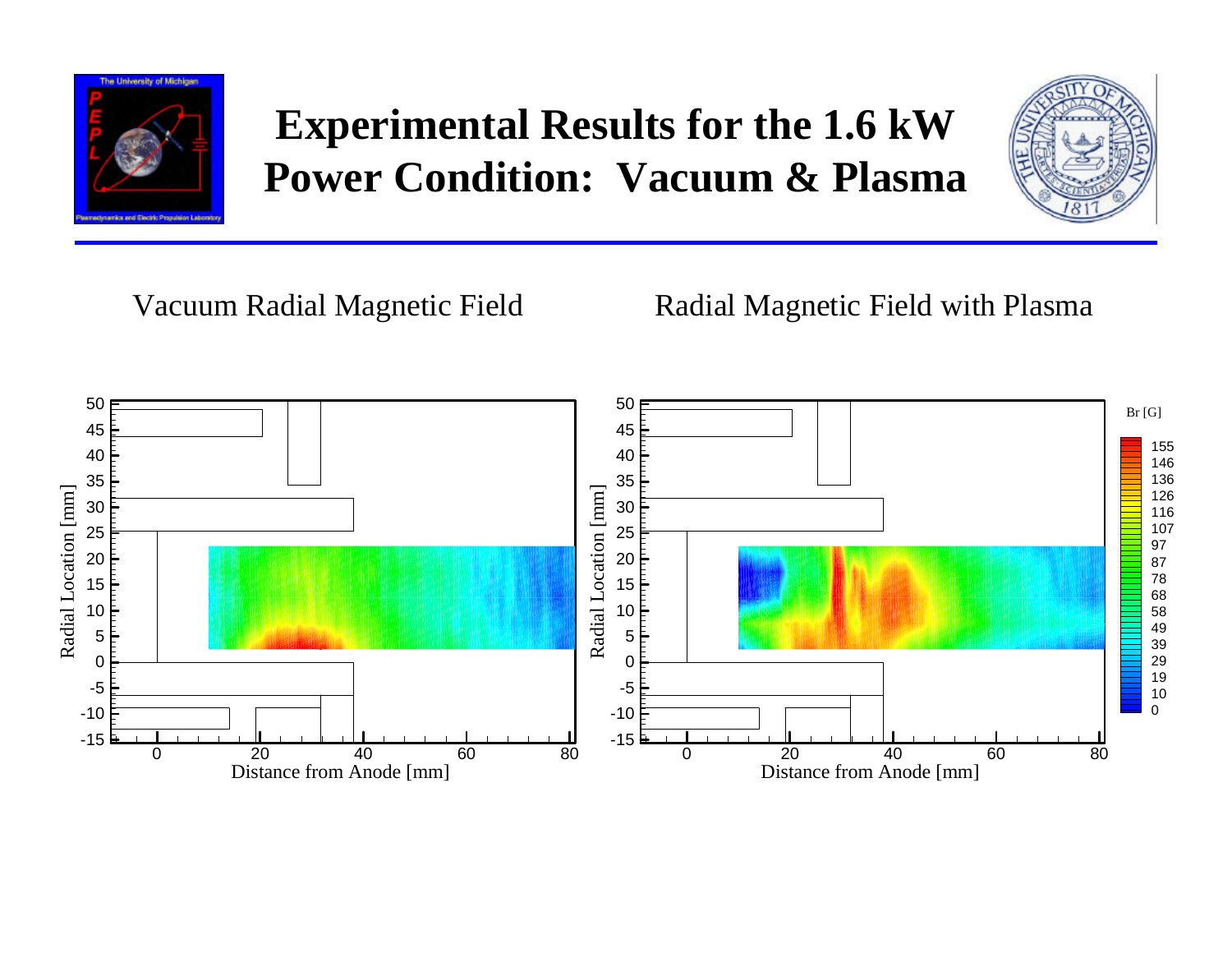

#### **Conclusions & Future Work**



- Radial Magnetic Field for the 1.6 kW Plasma varies from the Vacuum Field **Measurements**
- Results Impact Efforts to Design Next-Generation Hall Thrusters in that Current Modeling Packages may not Accurately Predict Operational Magnetic Field Topography
- Magnetic Field Variation Corresponds Spatially with Estimated Location of Maximum Electron ExB Drift Velocity
- Future Work will Involve Measurements at Higher Thruster Power Levels as well as the Measurement of Axial and Azimuthal Magnetic Fields